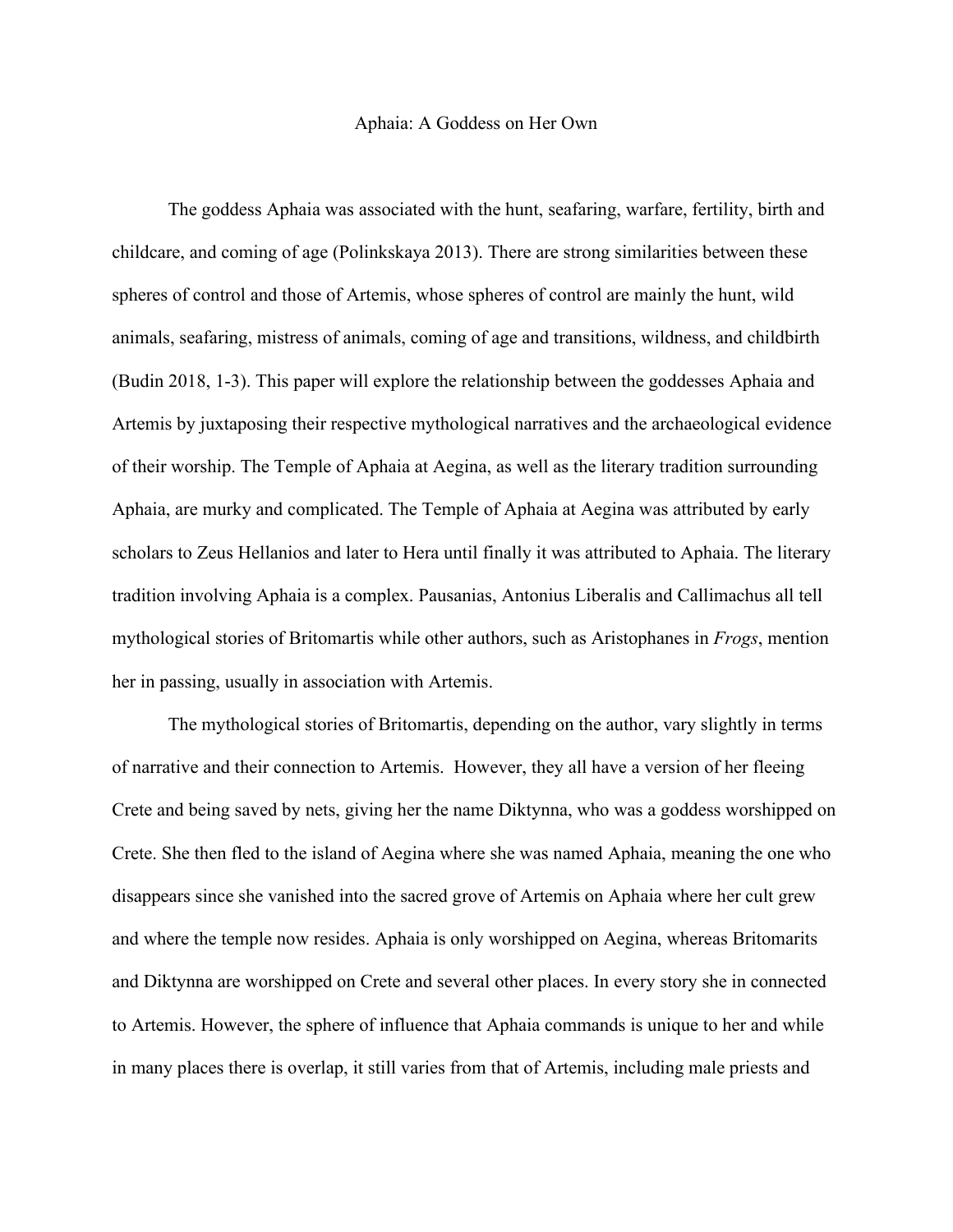dedicators to Aphaia (Polinskaya, 2013. 189). In addition to the overlapping spheres of influence, Aphaia, as Britomarits, is described as a girl who wants to remain a virgin, a characteristic that is the same as Artemis.

The Temple of Aphaia at Aegina was built around 470 BCE. There is also archaeological evidence of a Bronze Age Mycenean cult with a varying archaeological assemblage which suggests a female goddess associated with childcare, fertility, hunting, and the sea, which are all characteristics that are seen with the later Aphaia (Pilafidis-Williams, 1987. 342). This Bronze Age cult may be a predecessor to the later Aphaia. This cult does not have existing evidence of a temple or altar but there are sufficient archaeological remains to still make interpretations about the function and realms of control of the associated divinity.

By using archaeological remains to interpret spheres of influence and styles of worship and social roles of the respective goddesses as well as the literary traditions, this paper will show the relationship between Aphaia and Artemis. Through comparing styles of worship and social roles, this paper will compare the relationship that each goddess had with their respective worshippers, which is an important step towards understanding their relationship to each other. This paper will show that Aphaia, rather than simply being the Aeginan version of or being an epithet of Artemis, was a unique goddess with a similar origin to Artemis but ultimately with her own local persona and a distinct cult influenced by, and potentially drawn from, the Bronze Age cult goddess.

## Bibliography

Boudin, Stephaine Lynn. 2018. *Artemis*. New York: Routledge.